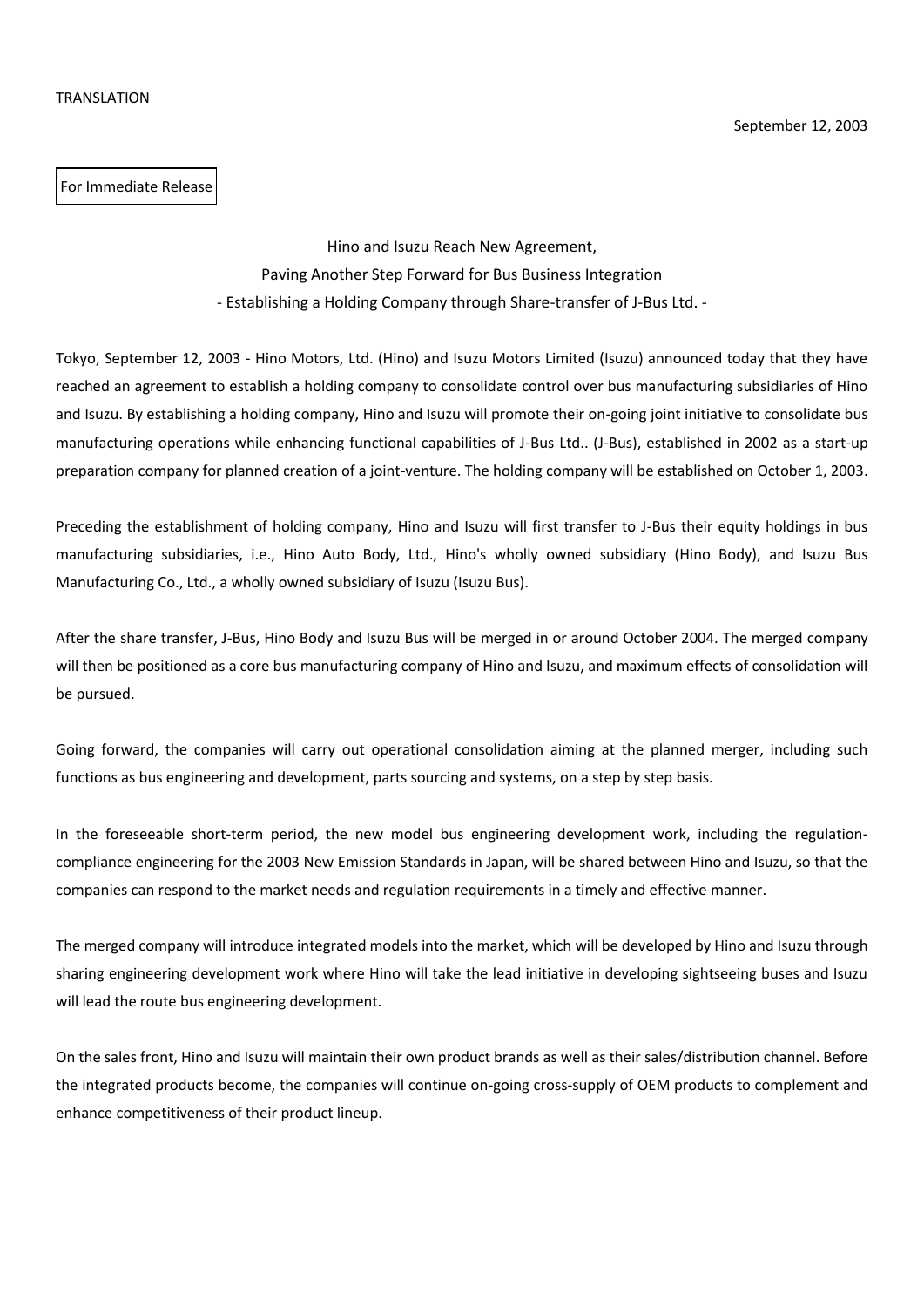After the landmark agreement to consolidate bus engineering, production and sourcing functions, Hino and Isuzu have been working closely together to realize merger of three companies in October 2003. The earlier agreement came about as the bus manufacturing industry, characterized by its strong societal and public aspects, has been confronted with structural issues due to market contraction and excess capacity, and that both Hino and Isuzu agreed to restructure the business together.

Consolidating operating systems and adjusting differing labor conditions of each company, however, was found to be more time consuming than earlier estimate.

In order to realize maximum benefit of consolidation from the earlier stage of the merger, Hino and Isuzu decided that running the bus operation as one-group by positioning J-Bus as the holding company would serve the best interest of both companies. The outline of the new holding company is as follows:

| Company name                                                                | J-Bus Ltd<br>(Succeed the name of JV start-up preparation company)                                                                                                                                                  |
|-----------------------------------------------------------------------------|---------------------------------------------------------------------------------------------------------------------------------------------------------------------------------------------------------------------|
| • Re-establishment as<br>a holding company:                                 | October 1, 2003<br>(Current JV start-up preparation company was established on<br>October 1, 2002)                                                                                                                  |
|                                                                             | Hino and Isuzu to transfer to J-Bus Ltd. their equity holdings in<br>■ Equity transactions involved: wholly owned bus manufacturing subsidiaries, Hino Auto Body Co.,<br>Ltd. and Isuzu Bus Manufacturing Co., Ltd. |
| • Capitalization, and<br>equity position                                    | 1.9 billion yen, Hino 50%, Isuzu 50%<br>(Current J-Bus capital/equity share: 20 million yen, Hino 50%, Isuzu<br>50%)                                                                                                |
| • Line of business:<br>Board/corporate officers:                            | Promotion of three-party merger,<br>and management of group operation<br>Eight persons (including 2 corporate auditors)                                                                                             |
| Representative directors:<br>(same as current J-Bus)                        | President: Tadayoshi NAKANE (Hino)<br>Vice President: Goro MIYAZAKI (Isuzu)                                                                                                                                         |
| Number of employees:<br>Location of head office:<br>(same as current J-Bus) | 14 persons (6 additional persons)<br>Omori Bell Port Building-D,<br>6-26-3, Minami-oi, Shinagawa-ku, Tokyo                                                                                                          |

## # # #

For further information, please contact:

Hino Motors Ltd : Corporate Communications Dept. Tel: 03-5419-9320 Isuzu Motors Limited: Corporate Communications Dept. Tel: 03-5471-1138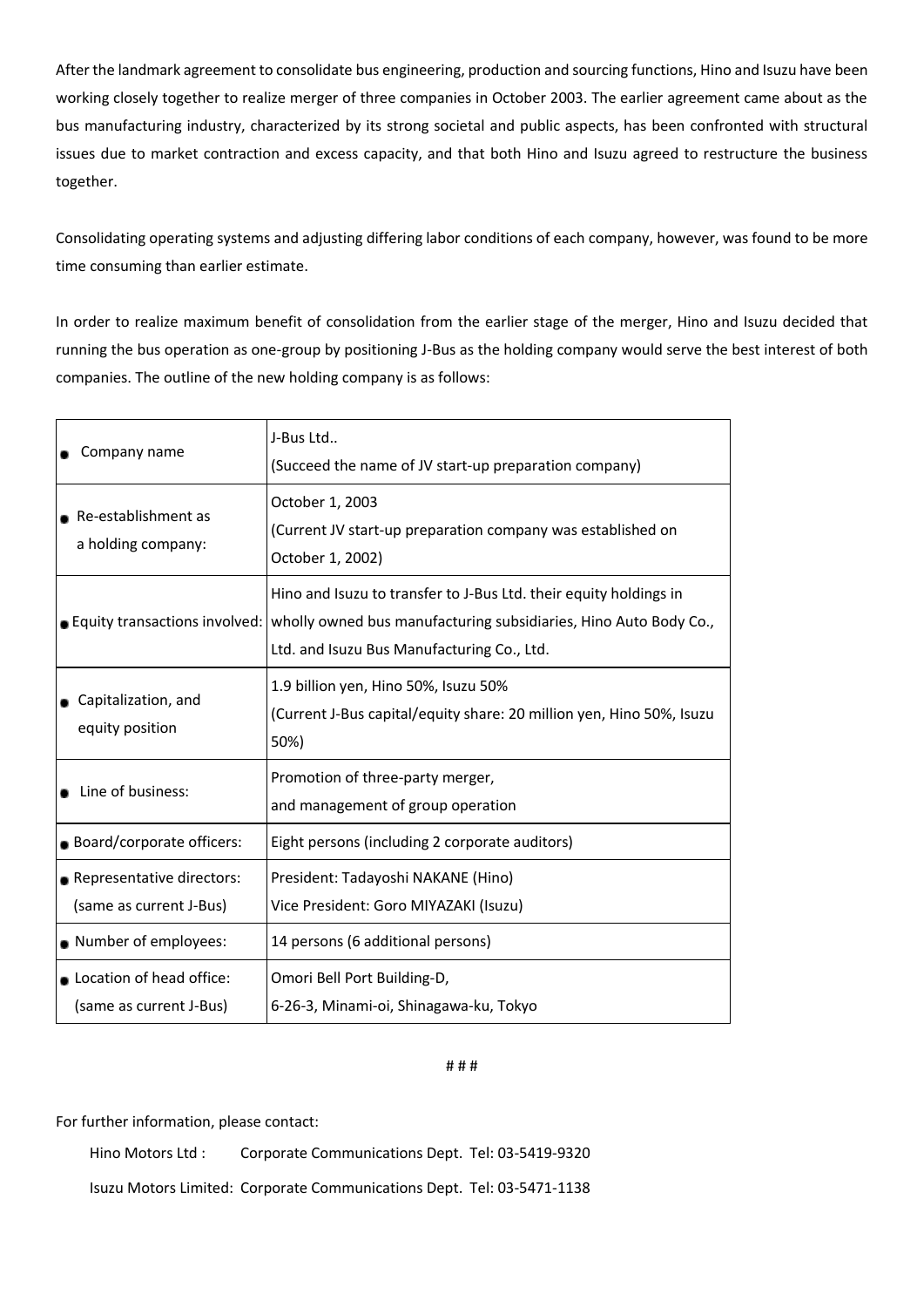## < Supplement Information >

## Hino Auto Body, Ltd.

| Head office:         | Komatsu City, Ishikawa Prefecture                                     |
|----------------------|-----------------------------------------------------------------------|
| Capital:             | 1.0 billion yen (as of Mar '03, a wholly owned subsidiary of Hino     |
|                      | Motors, Ltd.)                                                         |
|                      | Representative Director: Tadayoshi NAKANE, President                  |
| Number of employees: | 565 persons (as of March '03)                                         |
| Sales revenue:       | 13.3 billion yen (6 months to March '03, due to spin-off)             |
| Production volume:   | 1,529 units (as of March '03)(includes: HD 512, MD 672, LD 345 units) |
| Plant lot area:      | 202,000 sq.m                                                          |
| Building area:       | 81,000 sq.m                                                           |
| Products:            | Heavy, Medium and Light-duty buses                                    |

Corporate history

1930: Wakita Motor Industries Co., Ltd. founded

1938: Changed company name to Teikoku Auto Industry Co., Ltd.

- 1942: Current Kanazawa Plant was founded as Kanazawa Aircraft Company, Ltd.
- 1965: Current Kanazawa Plant changed its name to Kinsan Auto Industries, Ltd.
- 1975: Teikoku Auto Industry Co., Ltd. and Kinsan Auto Industry, Ltd. merged and company name changed to Hino Auto Body, Ltd.
- 2000: Became a wholly owned subsidiary of Hino Motors, Ltd. (through equity swap)
- 2002: Corporate split-up, creating new Hino Auto Body, Ltd., succeeding bus business, and Trantechs, Ltd., succeeding truck body building business.

## Isuzu Bus Manufacturing Co., Ltd.

| Head office:                    | Kawachi-gun, Tochigi Prefecture                                     |
|---------------------------------|---------------------------------------------------------------------|
| Capital:                        | 4.5 billion yen (a wholly owned subsidiary of Isuzu Motors Limited) |
| <b>Representative Director:</b> | Satoshi TAKIZAWA, President                                         |
| Number of employees:            | 597 persons (as of March '03)                                       |
| Sales revenue:                  | 17.3 billion yen (fiscal year through March '03)                    |
| Production volume:              | 994 units (as of March '03)(includes: HD 658, MD 336 units)         |
| Plant lot area:                 | 111,000 sq.m                                                        |
| Building area:                  | 40,000 sq.m                                                         |
| Products:                       | Heavy and Medium duty buses                                         |